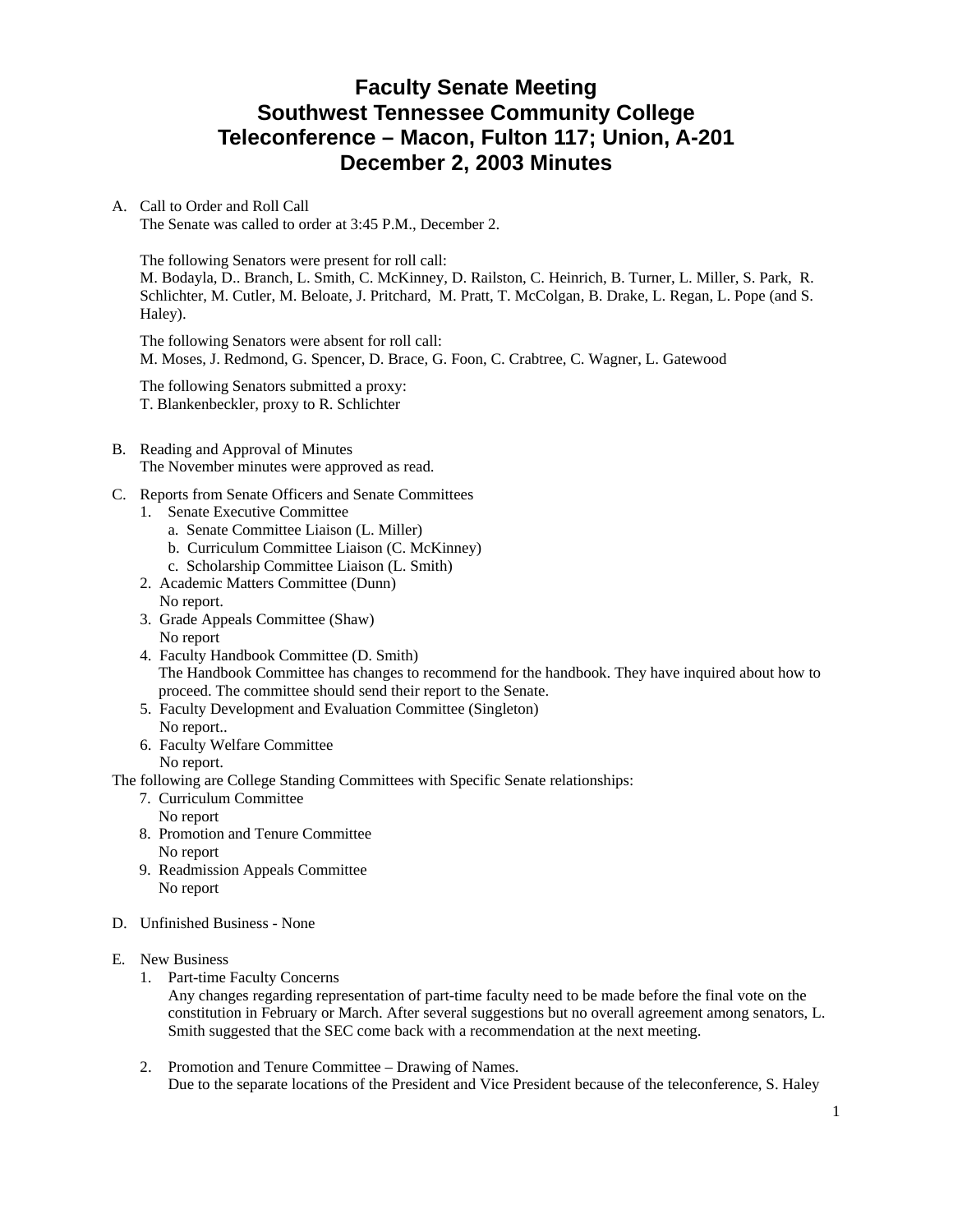suggested a suspension of the rules for 10 minutes so that the Parliamentarian, M. Bodalya, rather than the Vice President, L. Smith, could organize the names into the proper groups. This was unanimously approved by the senators. M. Bodalya also read the appropriate paragraphs from the constitution regarding the drawing of names.

First, the three division members were drawn: Lafayette Gatewood from Education, Penny Mays from Allied Health, and Leslie Peeples from Accountancy, Office Administration and Career Studies. Secondly, the three alternates were drawn: Brenda Jinkins, Frankie Harris, and Larry Butts. Finally, the remaining four members were drawn: Steve Katz, Louis Moses, Mike Wright, and Harry Nichols.

3. Concern Over Limited Time Between Classes J. Pritchard expressed concern that 10 minutes between classes is insufficient. He moved that the administration give 15 minutes between classes to be universal and applied as soon as possible. The motion was seconded by L. Regan. The motion failed with 6 in favor and 7 opposed.

S. Haley will refer this matter to the Academic Matters committee.

4. Justification of Promotion and Tenure Vote R. Schlichter reported that members of his department were required to justify a nay vote and asked if there were any kind of policy on this. S. Haley will get a clarification for the next meeting.

### F. Adjournment

The Senate moved to adjourn at 4:10 P.M. The next Senate meeting will be during the first week of January. The location will be announced.

### Southwest Senators and Senate Committees

### January Roll Sheet

### **2003-2004 Senate**

|  | President: Steve Haley | shalev | 5635 |
|--|------------------------|--------|------|
|--|------------------------|--------|------|

# **Division Senators:**

### **Division Senators of Liberal Studies and Education - Five Seats.** Roll

(Developmental Studies, Education, Fine Arts/Language and Literature, Social and Behavioral Science/Criminal Justice)

| Mary Ann Bodayla (2yrs) | mbodayla  | Social Behav. Sci./Crim. Just. | 5197 |
|-------------------------|-----------|--------------------------------|------|
| Doug Branch (2yrs)      | dbranch   | Fine Arts/Lang. and Lit.       | 4483 |
| Lilliette Smith (2yrs)  | lismith   | Social Behav. Sci./Crim. Just. | 4125 |
| Clark McKinney (1yr)    | cmckinney | Social Behav. Sci./Crim. Just. | 4574 |
| Mark Moses (1yr)        | mmoses    | Developmental Studies          | 4434 |

### **Division Senators of Business, Career Studies and Technology - Five Seats.**  (Accountacy/Office Adm./Career Studies, Business Adm. and Paralegal Studies, Information Tech/Graphic Arts, Engineering Tech., Industrial and Environ. Tech.)

| Jerry Redmond (2yrs)      | jredmond     | Information Tech., Graph. Arts. | 4410 |
|---------------------------|--------------|---------------------------------|------|
| Gary Spencer (2yrs)       | gspencer     | Engineering Tech.               | 4404 |
| Dale Railston (2yrs)      | drailston    | Indus & Environ Technologies    | 4152 |
| Carl Heinrich (1yr)       | cheinrich    | <b>Engineering Technologies</b> | 4152 |
| Todd Blankenbeckler (1yr) | tblankenbeck | Information Tech., Graph. Arts  | 4677 |

#### **Division Senators of Math, Natural Sciences, & Health Sciences - Four Seats.**  (Nursing, Mathematics, Natural Sciences, Allied Health)

| Bill Turner (2yr) | wturner | <b>Mathematics</b> | 6023 |
|-------------------|---------|--------------------|------|
| David Brace (2yr) | dbrace  | Allied Health      | 5405 |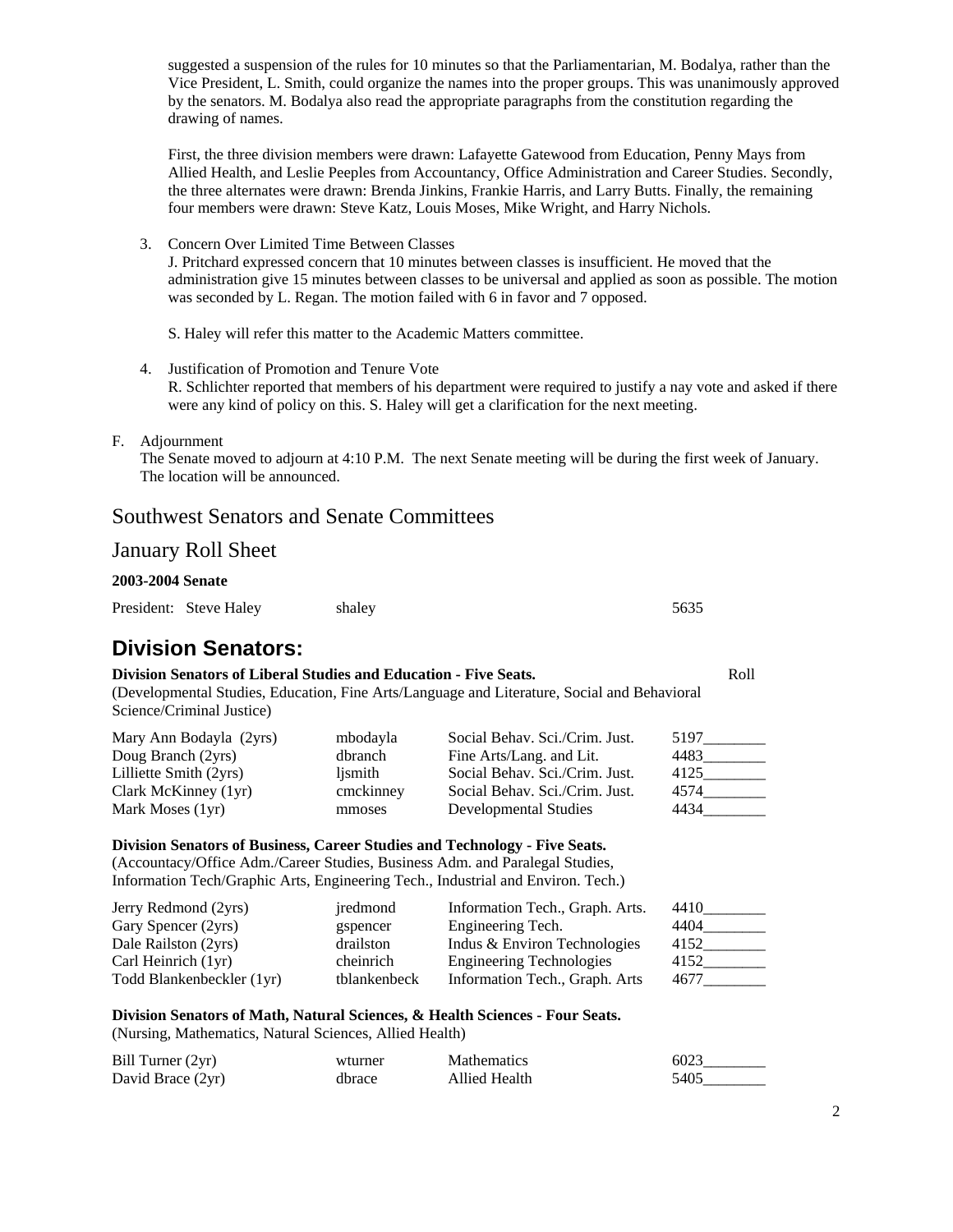| Gerald Foon (1yr)  | gfoon          | Allied Health    |      |
|--------------------|----------------|------------------|------|
| Lynda Miller (1yr) | <i>Imiller</i> | Natural Sciences | 4447 |

## **Department Senators:**

**Division: Business, Career Studies & Tech.** 

**Departments:** 

- **a. Accountancy, Office Admin. & Career Studies**
- **b. Administration & Paralegal Studies**
- **c. Info. Tech. & Graphic Arts Tech.**
- **d. Engineering Technologies**
- **e. Indus & Environ Technologies**

| Sheridan Park (2yr)   | spark       | Accountancy/ Office Adm.        | 4682 |
|-----------------------|-------------|---------------------------------|------|
| Cristy Crabtree (2yr) | ccrabtree   | Business Adm. and Paralegal St. | 4668 |
| Roger Schlichter(1r)  | rschlichter | Information Tech./Graphic Arts  | 4144 |
| Max Cutler $(2yr)$    | mcutler     | Engineering Tech.               | 4166 |
| Carl Wagner (2yr)     | cwagner     | Industrial and Environ. Tech.   | 4160 |

| Division: Liberal Studies & Education<br>Departments:<br>a. Developmental Studies    |            |                                   |                                  |  |  |
|--------------------------------------------------------------------------------------|------------|-----------------------------------|----------------------------------|--|--|
| b. Fine Arts, Languages, and Literature                                              |            |                                   |                                  |  |  |
| c. Education                                                                         |            |                                   |                                  |  |  |
| d. Social & Behavioral Science/ Criminal Justice                                     |            |                                   |                                  |  |  |
| Mickey Beloate (1yr)                                                                 | mbeloate   | Developmental Studies             |                                  |  |  |
| John Pritchard (1yr)                                                                 | jpritchard | Fine Arts/Language and Literature |                                  |  |  |
| Lafayette Gatewood (1yr)                                                             | lgatewood  | Education.                        | $5147$ <sub>______________</sub> |  |  |
| Mary Pratt (1yr)                                                                     | mpratt     | Social Behav. Sci./Crim. Just     | 6056 — 100                       |  |  |
| Division: Math, Natural Sciences & Health Sciences<br>Departments:<br>a. Mathematics |            |                                   |                                  |  |  |
| <b>b.</b> Natural Sciences                                                           |            |                                   |                                  |  |  |
| c. Nursing                                                                           |            |                                   |                                  |  |  |
| d. Allied Health                                                                     |            |                                   |                                  |  |  |
| Tamara McColgan (2yr)                                                                | tmccolgan  | <b>Mathematics</b>                | 5530                             |  |  |
| Bob Drake(2yr)                                                                       | bdrake     | <b>Natural Sciences</b>           | 4501                             |  |  |
| Loretta Regan (2yr)                                                                  | lregan     | Nursing                           | 5447                             |  |  |
| Linda Pope (1yr)                                                                     | lpope      | Allied Health                     | 5056                             |  |  |

Senators are exempt from serving on other standing committees.

## **Membership of Faculty Senate Committees for 2003-2004**

**ACADEMIC MATTERS:** Sarah Dunn (**Chair**), Carl Swoboda, Patsy Fancher, Ron Gephart, Leslie Peeples, Sarah Warrington, Clarence Christian, Lillie M. Jackson, Pat Keene

**GRADE APPEALS:** Sandy Shaw (**Chair**), Mary Vines, Virginia Melvin, Steve Katz, Sharron Smith, Larry Butts, Dewey Syker, Karen Webb (**alternate**).

**FACULTY HANDBOOK:** Victoria Gray, Tracy Freeman, Tracy Rusco, Douglas Smith (**Chair**), Phyllis Porter, Dagny Wright, Pat Foley

**FACULTY DEVELOPMENT AND EVALUATION:** Linda Lipinski (**Assist. Chair**), Georgia Whaley, Darius Wilson, Jane Santi, Vicki Robertson (**Chair**), Mary Pratt, Thurston Shrader, Janice Van Dyke, Donna Toole, Kathy